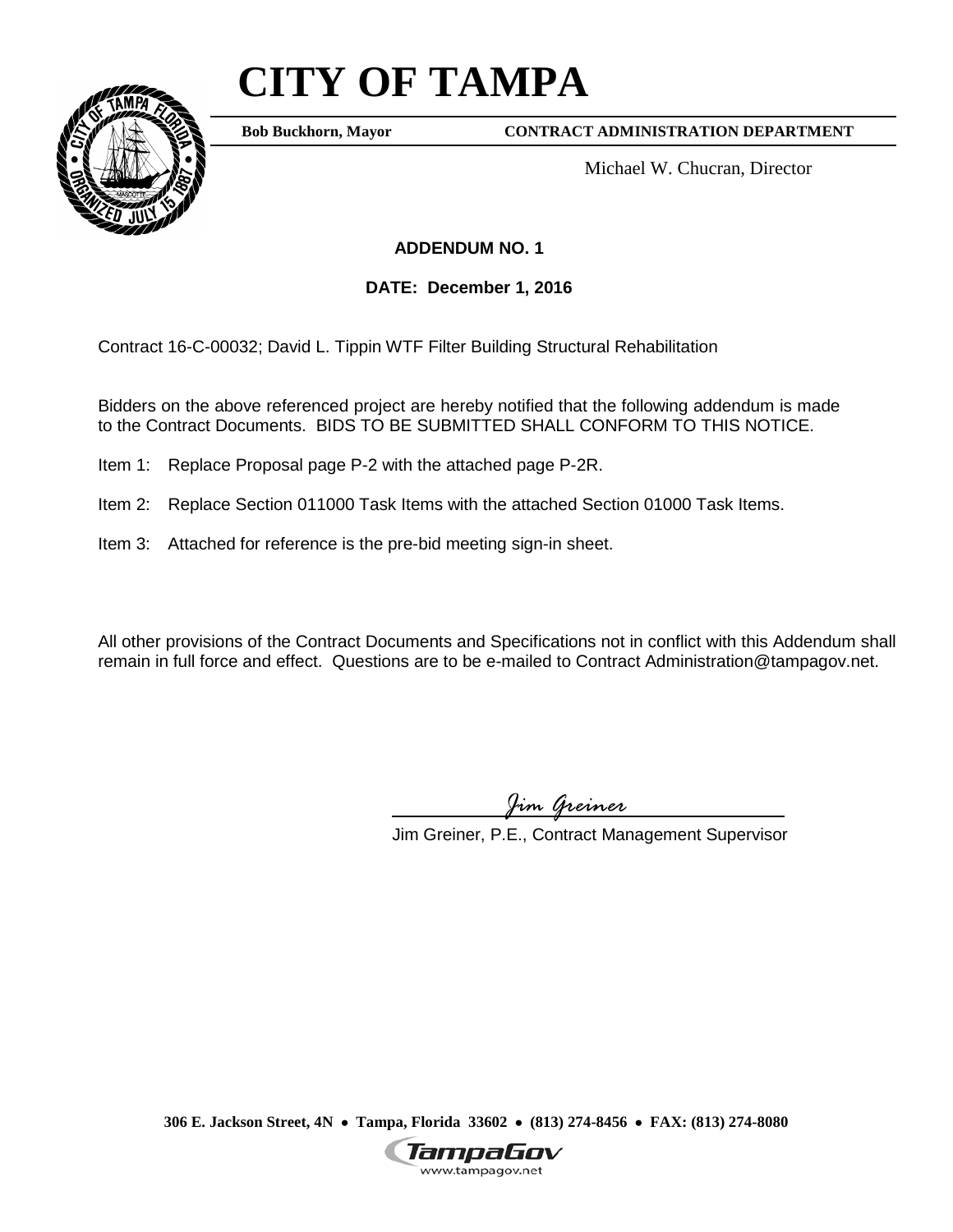| Item No. | Description                                         | Unit | Approx.<br>Quantity | Unit Price in Words                                         | <b>Unit Price</b>  | <b>Total Computed Price</b> |
|----------|-----------------------------------------------------|------|---------------------|-------------------------------------------------------------|--------------------|-----------------------------|
|          |                                                     |      |                     |                                                             |                    |                             |
| 1.1      | Project Mobilization / General Conditions / Permits | L.S. |                     |                                                             |                    |                             |
| 2.3      | Partial Depth Concrete Floor Repair                 | S.F. | 10                  |                                                             |                    |                             |
| 3.1      | Overhead Partial Depth Concrete Repair              | S.F. | 25                  |                                                             |                    |                             |
| 3.5      | Concrete Floor Beam Repair                          | S.F. | 15                  |                                                             |                    |                             |
| 3.6      | Exterior Concrete Beam Repair                       | L.S. |                     |                                                             |                    |                             |
| 4.1      | Concrete Wall Repair                                | S.F. | 70                  |                                                             |                    |                             |
| 7.5      | Cove Sealant                                        | L.S. |                     |                                                             |                    |                             |
| 7.6      | Epoxy Injection                                     | L.F. | 50                  |                                                             |                    |                             |
| $7.8\,$  | <b>Exterior Beam Coating</b>                        | L.S. |                     |                                                             |                    |                             |
| 7.9      | Wall/ Ceiling Coating Replacement                   | L.S. |                     |                                                             |                    |                             |
| 8.6      | Plaster Replacement                                 | S.F. | 1,000               |                                                             |                    |                             |
| 10.1     | Cast Stone Restoration                              | L.S. |                     |                                                             |                    |                             |
|          | <b>CONTINGENCY</b>                                  | L.S. |                     | Twenty Three Thousand Six Hundred Dollars and<br>1 No Cents | \$<br>23,600.00 \$ | 23,600.00                   |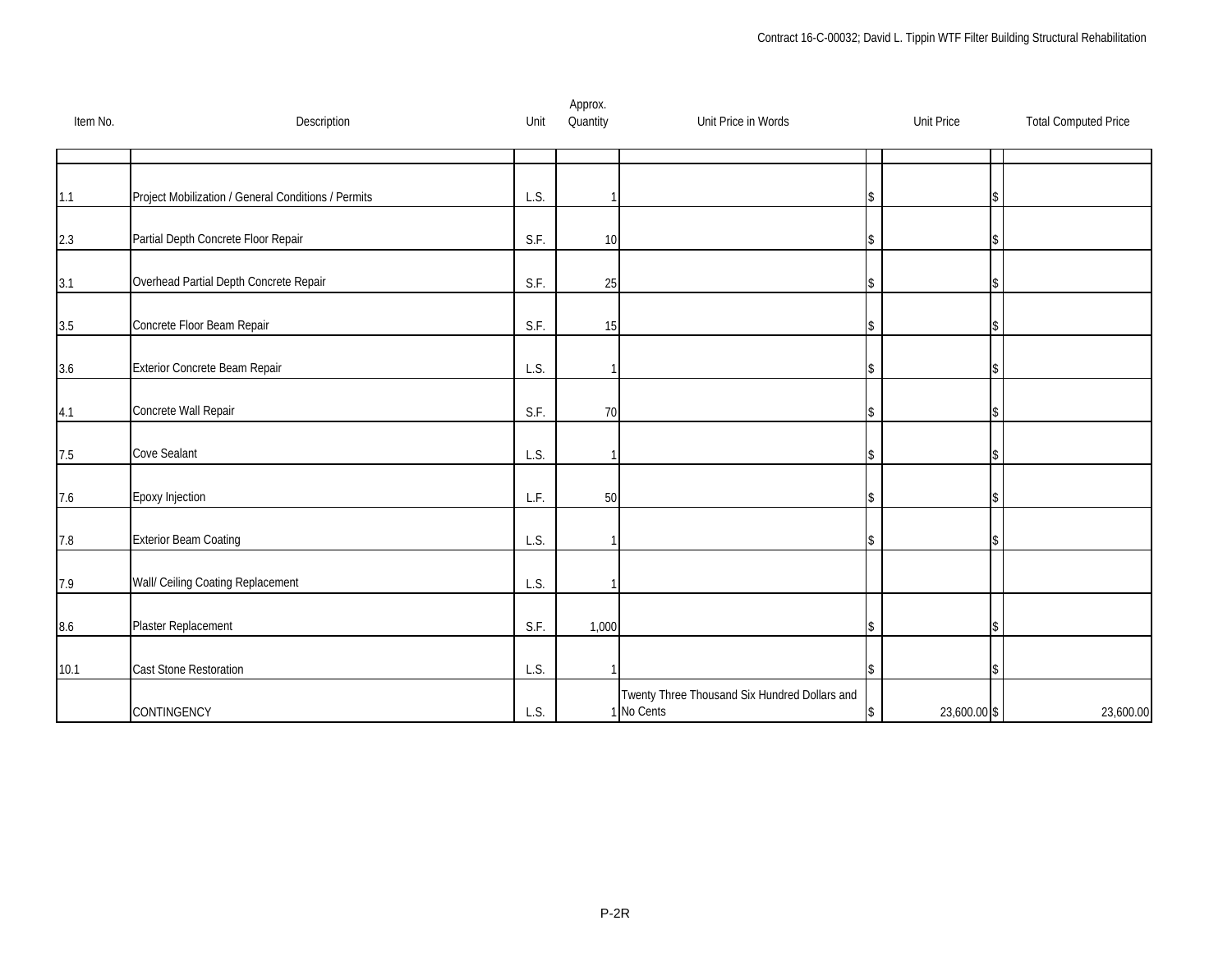#### SECTION 011000

#### TASK ITEMS

#### PART 1 - GENERAL

#### 1.1 RELATED DOCUMENTS

A. Drawings and general provisions of Contract, including General Conditions and Division-1 Specification sections, apply to work of this section.

#### 1.2 TASK ITEM (T.I.) DESCRIPTION

- T.I. 1.1 PROJECT MOBILIZATION
	- A. Scope of Work
		- 1. Work consists of coordinating, scheduling, obtaining and assembling at construction site all equipment, materials, permits, supplies, manpower and other essentials and incidentals necessary to perform Work defined in this Contract.

#### T.I. 1.3 LEAD ABATEMENT

- A. Scope of Work
	- 1. Work consists of furnishing all labor, materials, equipment, supervision, and incidentals necessary to perform lead abatement when removing existing lead-containing coatings.
	- 2. Refer to Terracon report "Report of Asbestos and Lead Containing Paint and Materials Testing", dated April 20, 2016 *for information purposes only.*
	- 3. All lead abatement work shall be performed in accordance with all OSHA, EPA, and FDEP standards and regulations.
	- 4. 100% lead abatement will be required when performing work for Task Items 3.1, 3.5, 4.1, and 7.8.
	- 5. Lead abatement work per Task Item 1.3 is incidental to Task Items listed above.

#### T.I. 2.3 PARTIAL DEPTH CONCRETE FLOOR REPAIR

- A. Scope of Work
	- 1. Work consists of furnishing all labor, materials, equipment, staging, formwork, supervision, and incidentals necessary to locate existing spalls, locate and remove full delaminated and unsound concrete from concrete slab, prepare cavities, and install repair materials to restore concrete floor slab to original condition and appearance. Refer to Detail 1/S3.4 for specific requirements. Refer to Plan Sheets for location of work.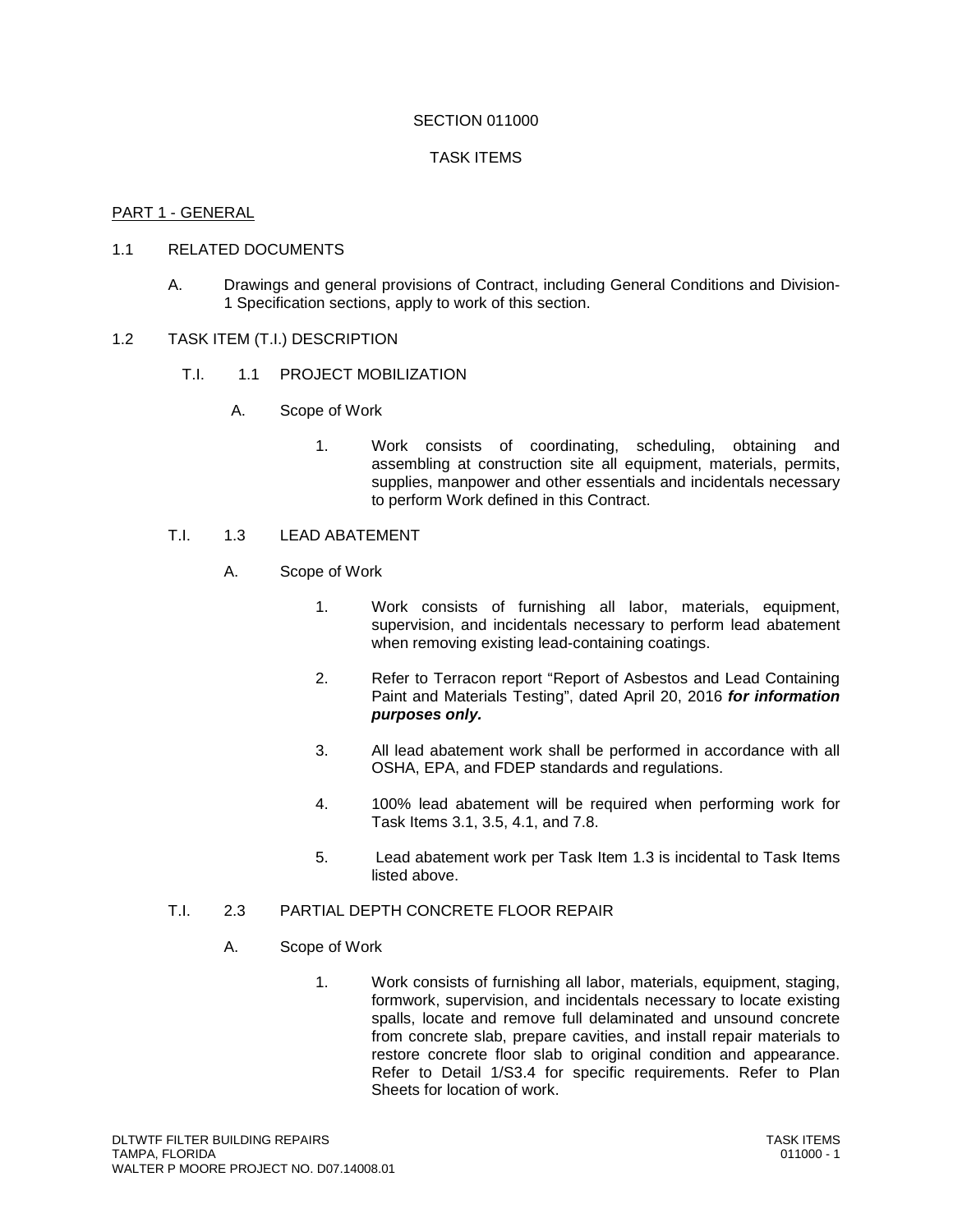- B. Materials
	- 2. Material for repair areas shall be as specified in Section 030105 "Concrete Repair Materials."

#### C. Execution

- 1. Contractor shall locate and mark all work areas as specified in Section 030101 "Surface Preparation for Patching." Marking will be done with methods approved by Engineer and Owner. Contractor shall identify all critical repair work areas before starting the work.
- 2. Procedure for delaminated, spalled, and unsound concrete removal shall be as specified in Section 030101 "Surface Preparation for Patching."
- 3. All steel exposed within cavities shall be cleaned to bare metal by abrasive methods or other approved methods as specified in Section 030101 "Surface Preparation for Patching."
- 4. Exposed steel shall be epoxy coated with an approved epoxy product as specified in Section 030101 "Surface Preparation for Patching."
- 5. Contractor shall prepare cavities for repair placement as specified in Section 030101 "Surface Preparation for Patching."
- 6. Patch installation procedures shall be in accordance with referenced specifications for selected material.

#### T.I. 3.1 OVERHEAD SLAB REPAIR

- A. Scope of Work
	- 1. Work consists of furnishing all labor, materials, equipment, supervision, scaffolding, shoring, and incidentals necessary to locate existing spalls, locate and remove delaminated and unsound concrete, prepare cavities, and install patching materials to restore slab to original condition and appearance. Refer to Detail 1/S3.1. Refer to Plan Sheets for location of work.
	- 2. Refer to Task Item 1.3 for lead abatement requirements. Lead abatement work required for Task Item 3.1 shall be incidental to this Task Item.

#### B. Materials

- 1. Material for repairs shall be as specified in Section 030105 "Concrete Repair Materials."
- C. Execution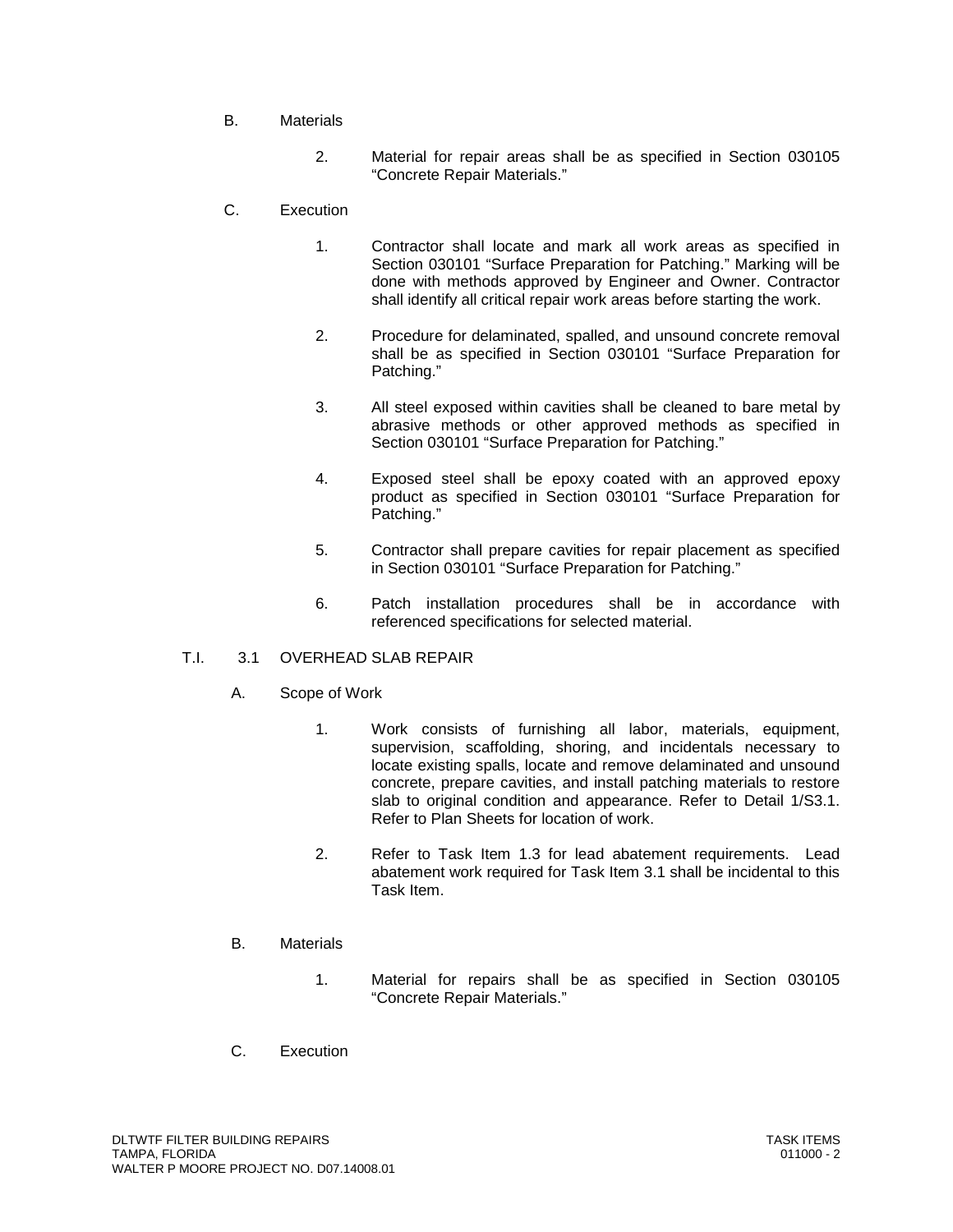- 1. Contractor shall locate and mark all work areas as specified in Section 030101 "Surface Preparation for Patching." Contractor shall identify all critical repair work areas before starting the work.
- 2. Procedure for delaminated, spalled, and unsound concrete removal shall be as specified in Section 030101 "Surface Preparation for Patching."
- 3. All steel exposed within cavities shall be cleaned to bare metal by abrasive methods as specified in Section 030101 "Surface Preparation for Patching."
- 4. Exposed steel shall be epoxy coated with an approved epoxy product as specified in Section 030101 "Surface Preparation for Patching."
- 5. Contractor shall form concrete with approved materials and prepare cavities for repair placement as specified in Section 030101 "Surface Preparation for Patching."
- 6. Patch installation procedures shall be in accordance with referenced specifications for selected material.

#### T.I. 3.5 CONCRETE FLOOR BEAM REPAIR

- A. Scope of Work
	- 1. Work consists of furnishing all labor, materials, equipment, supervision, scaffolding, shoring, and incidentals necessary to locate and remove delaminated/spalled concrete, prepare cavities, and install patching materials to restore concrete beams to original condition and appearance. Refer to Detail 2/S3.1. Refer to Plan Sheets for location of work.
	- 2. Refer to Task Item 1.3 for lead abatement requirements. Lead abatement work required for Task Item 3.5 shall be incidental to this Task Item.

#### B. Materials

1. Material for repairs shall be as specified in Section 030105 "Concrete Repair Materials."

#### C. Execution

- 1. Contractor shall locate and mark all work areas as specified in Section 030101 "Surface Preparation for Patching." Contractor shall identify all critical repair work areas before starting the work.
- 2. Procedure for delaminated, spalled, and unsound concrete removal shall be as specified in Section 030101 "Surface Preparation for Patching."
- 3. All steel exposed within cavities shall be cleaned to bare metal by abrasive methods as specified in Section 030101 "Surface Preparation for Patching."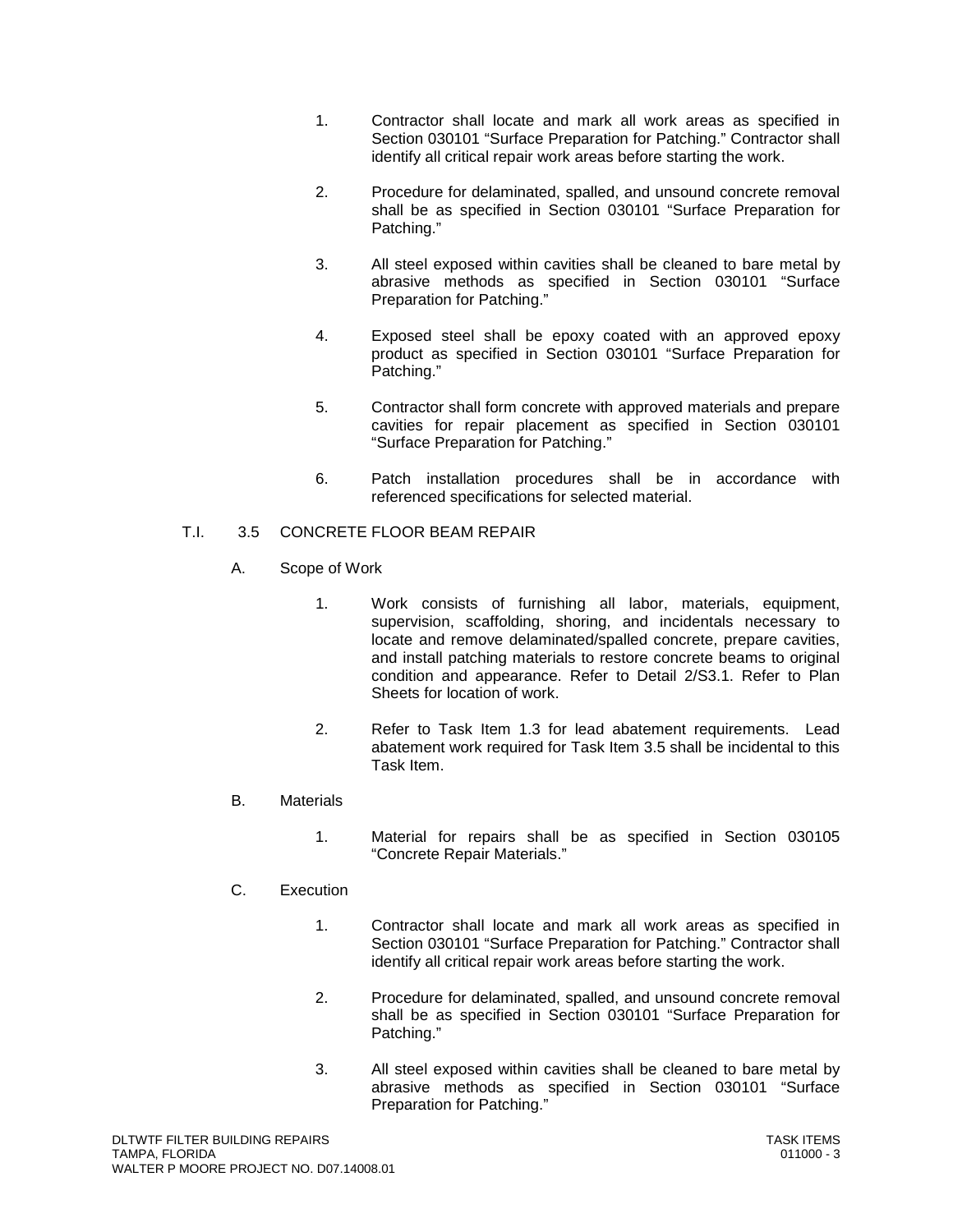- 4. Exposed steel shall be epoxy coated with an approved epoxy product as specified in Section 030101 "Surface Preparation for Patching."
- 5. Contractor shall prepare cavities for repair placement as specified in Section 030101 "Surface Preparation for Patching."
- 6. Patch installation procedures shall be in accordance with referenced specifications for selected material.

#### T.I. 3.6 EXTERIOR CONCRETE BEAM REPAIR

- A. Scope of Work
	- 1. Work consists of furnishing all labor, materials, equipment, supervision, scaffolding, shoring, and incidentals necessary to locate and remove delaminated/spalled concrete, overlay on face of beam, prepare surface, and install patching materials to restore concrete beams to original condition and appearance. Refer to Detail 1/S3.2. Refer to Plan Sheets for location of work.

#### B. Materials

1. Material for repairs shall be as specified in Section 030101 "Concrete Repair Materials."

#### C. Execution

- 1. Contractor shall locate and mark all work areas as specified in Section 030101 "Surface Preparation for Patching." Contractor shall identify all critical repair work areas before starting the work.
- 2. **Shoring shall be installed to remove loads from beams under repair. Shoring plans shall be prepared by an engineer registered in Florida and submitted for review and approval**. **Shoring shall be in place prior to any concrete removal.**
- 3. Existing overlay on face of beam shall be removed in its entirety.
- 4. Procedure for delaminated, spalled, and unsound concrete removal shall be as specified in Section 030101 "Surface Preparation for Patching."
- 5. All steel exposed within cavities shall be cleaned to bare metal by abrasive methods as specified in Section 030101 "Surface Preparation for Patching."
- 6. Exposed steel shall be epoxy coated with an approved epoxy product as specified in Section 030101 "Surface Preparation for Patching."
- 7. Contractor shall prepare cavities for repair placement as specified in Section 030101 "Surface Preparation for Patching."
- 8. Install additional reinforcing steel as shown in Detail 1/S3.2.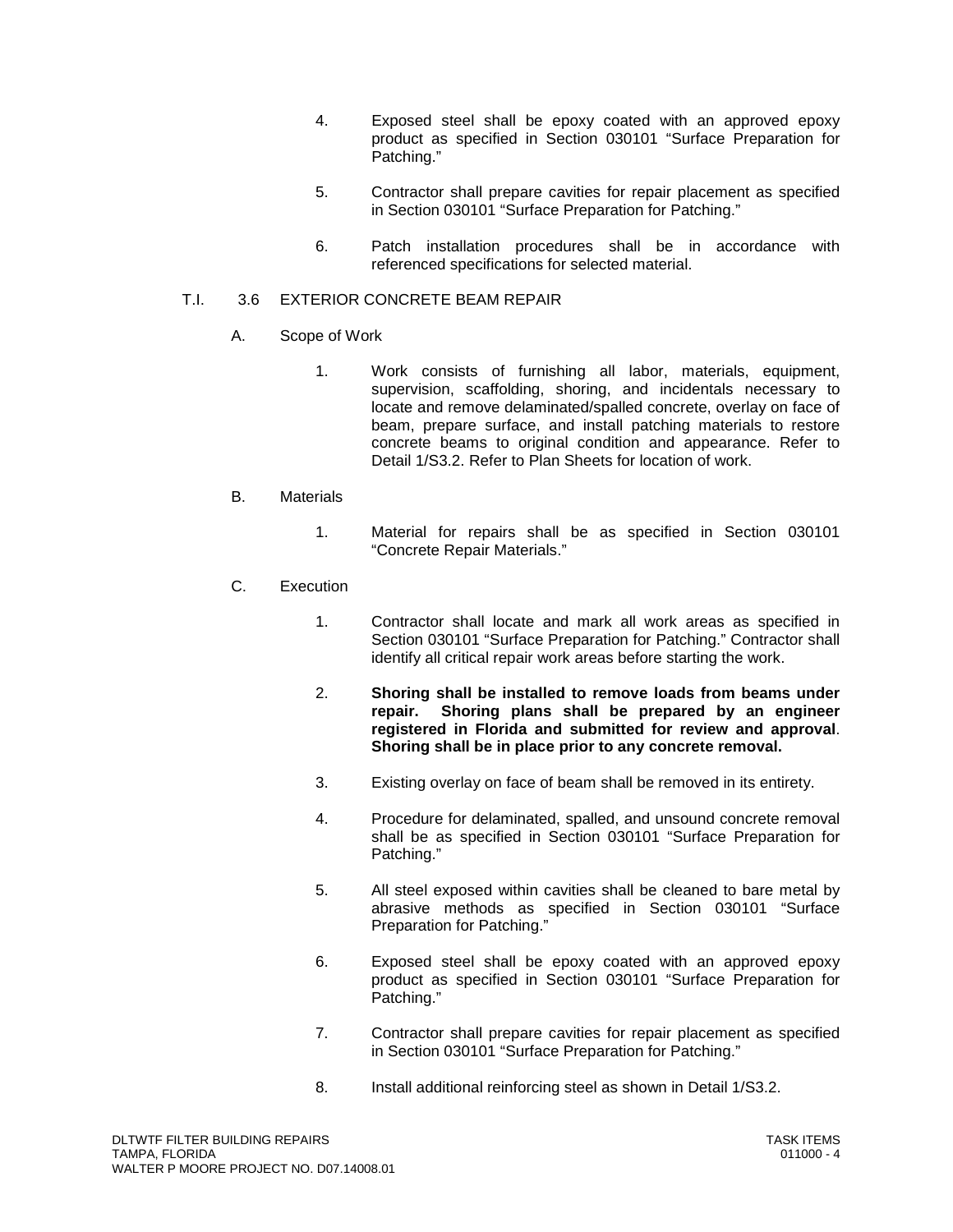- 9. Depth of beam shall be increased by 2 inches as shown in Detail 1/S3.2.
- 10. Patch installation procedures shall be in accordance with referenced specifications for selected material.
- 11. For bidding purposes, assume 250 SF of concrete beam repairs.

#### T.I. 4.1 CONCRETE WALL REPAIR

- A. Scope of Work
	- 1. Work consists of furnishing all labor, materials, equipment, supervision, staging, shoring, bracing, and incidentals necessary to locate and remove unsound concrete from walls, prepare cavities, and install patching materials to restore walls to original condition and appearance. Refer to Detail 1/S3.3. Refer to Plan Sheets for location of work.
	- 2. Refer to Task Item 1.3 for lead abatement requirements. Lead abatement work required for Task Item 4.1 shall be incidental to this Task Item.
- B. Materials
	- 1. Material for repairs shall be as specified in Section 030105 "Concrete Repair Materials."

#### C. Execution

- 1. Contractor shall locate and mark all work areas as specified in Section 030101 "Surface Preparation for Patching." Contractor shall identify all critical repair work areas before starting the work.
- 2. Procedure for delaminated, spalled, and unsound concrete removal shall be as specified in Section 030101 "Surface Preparation for Patching."
- 3. All steel exposed within cavities shall be cleaned to bare metal by abrasive methods as specified in Section 030101 "Surface Preparation for Patching."
- 4. Exposed steel shall be epoxy coated with an approved epoxy product as specified in Section 030101 "Surface Preparation for Patching."
- 5. Contractor shall prepare cavities for repair placement as specified in Section 030101 "Surface Preparation for Patching."
- 6. Patch installation procedures shall be in accordance with referenced specifications for selected material.

#### T.I. 7.5 COVE SEALANT INSTALLATION

A. Scope of Work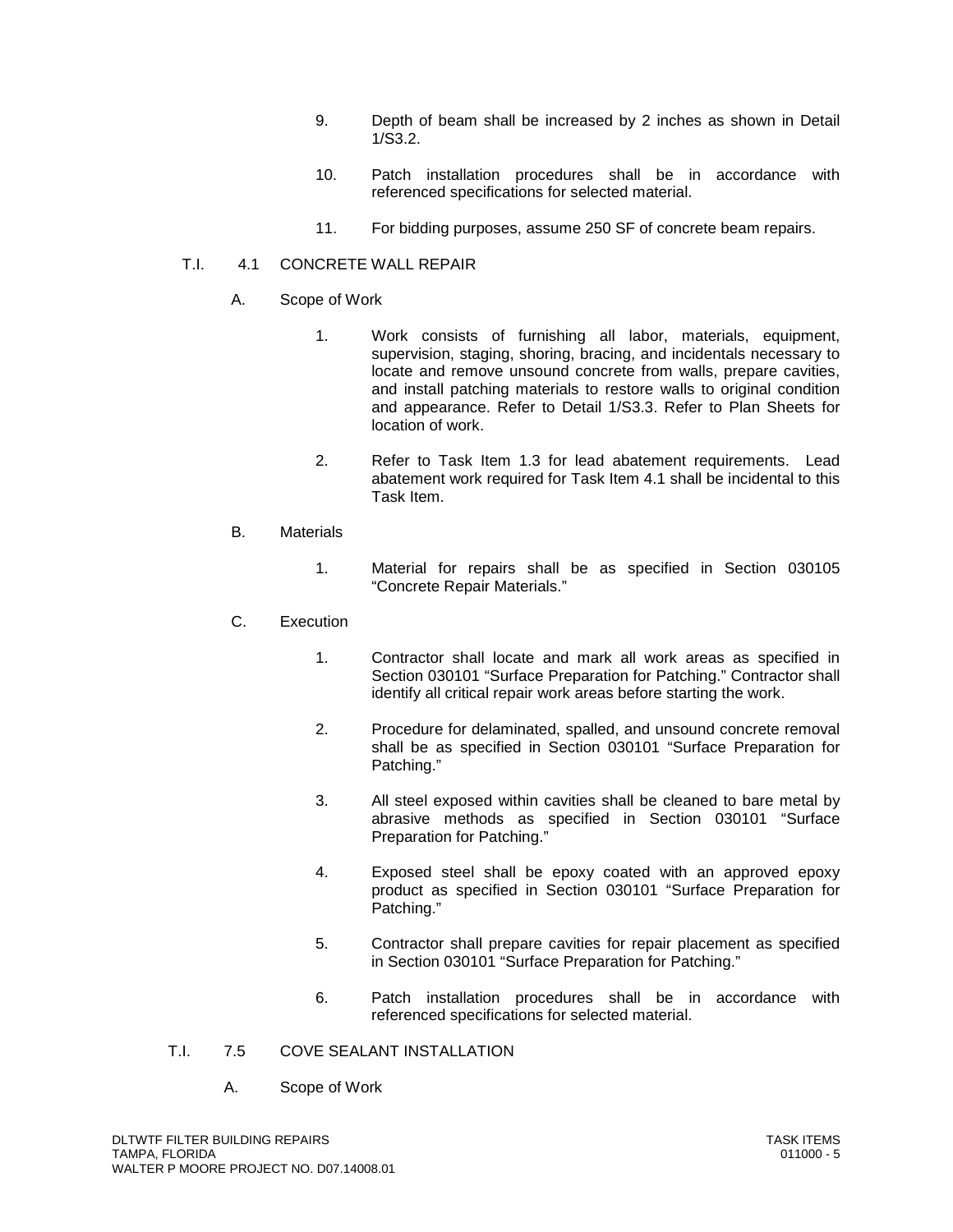1. Work consists of furnishing all labor, materials, equipment, supervision, and incidentals necessary to prepare surfaces and install cove sealant between floor and vertical surfaces as shown on Drawings. Refer to Detail 2/S3.3 for specific requirements. Refer to Plan Sheets for location of work.

#### B. Materials

- 1. Approved materials to be used in this Work are specified in Section 079200 "Joint Sealants."
- 2. Joint sealant material shall be compatible with coating materials specified in Task Item 7.8.

#### C. Execution

- 1. Wall-floor intersection to be sealed shall be thoroughly cleaned by abrasive blasting to remove all contaminants, existing sealant, and foreign material.
- 2. Entire work area shall then be cleaned with compressed air to assure that all loose particles have been removed and that intersection is dry.
- 3. Properly prepared intersection shall be coated evenly and completely with joint primer material on each of intersecting faces in accordance with sealant manufacturer's recommendations.
- 4. After primer has cured, apply cove sealant to intersection such that sealant extends ¾" onto each of intersecting faces.
- 5. Work cove sealant into joint so that all air is removed and tool to concave shape such that minimum throat dimension of no less than ½" is maintained.
- 6. Remove excess sealant and allow to cure.
- 7. Apply coating on horizontal and vertical surfaces where shown on drawings in even layers in strict accordance with manufacturer's recommendations.

#### T.I. 7.6 EPOXY INJECTION

- A. Scope of Work
	- 1. Work consists of furnishing all labor, materials, equipment, staging, supervision, and incidentals necessary to locate cracks, prepare and inject approved cracks with epoxy resin.

#### B. Materials

- 1. Material for crack repairs shall be as specified in Section 036500 "Epoxy Related Work."
- C. Execution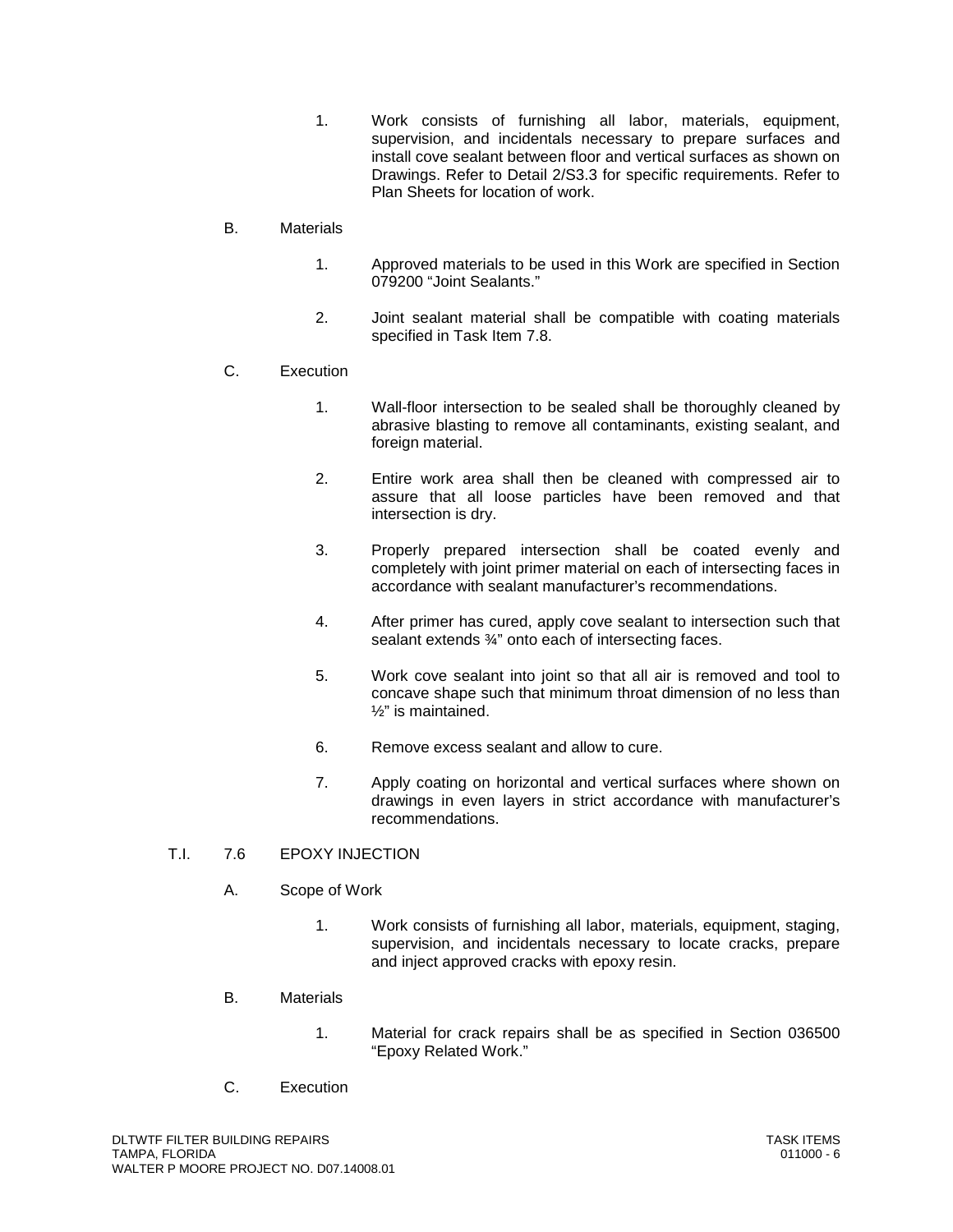- 1. Contractor shall locate all cracks to receive injection and report them to Engineer for verification.
- 2. Install repair materials in strict accordance with manufacturer's recommendations and referenced specifications for selected material.
- 3. At completion of the injection work, contractor shall remove injection ports, and repair the concrete profile to match existing conditions.

#### T.I. 7.8 EXTERIOR BEAM COATING

- A. Scope of Work
	- 1. Work consists of furnishing all labor, materials, equipment, supervision, staging, scaffolding, and incidentals necessary apply coating to exterior concrete beam. Refer to Plan Sheets for location of work. Refer to Detail 1/S3.2 for coating extents.
	- 2. Refer to Task Item 1.3 for lead abatement requirements. Lead abatement work required for Task Item 7.9 shall be incidental to this Task Item.

#### B. Materials

1. Approved materials to be used in this Work are specified in Section 099653 "Coatings."

#### C. Execution

- 1. In areas were no concrete repairs are performed, existing coating shall be removed in its entirety.
- 2. Surface preparation shall be performed by coating system applicator or under its direct supervision.
- 3. Install crack fillers and primer according to manufacturer's instructions.
- 4. Surface to receive coating shall be prepared to a surface profile of CSP-3.
- 5. Coating shall be installed by licensed applicators in strict accordance with manufacturer's recommendations.
- 6. Coating systems shall be thoroughly cured prior to work areas being returned to service.

#### T.I. 7.9 WALL COATING REPLACEMENT

#### A. Scope of Work

1. Work consists of furnishing all labor, materials, equipment, supervision, staging, scaffolding, and incidentals necessary to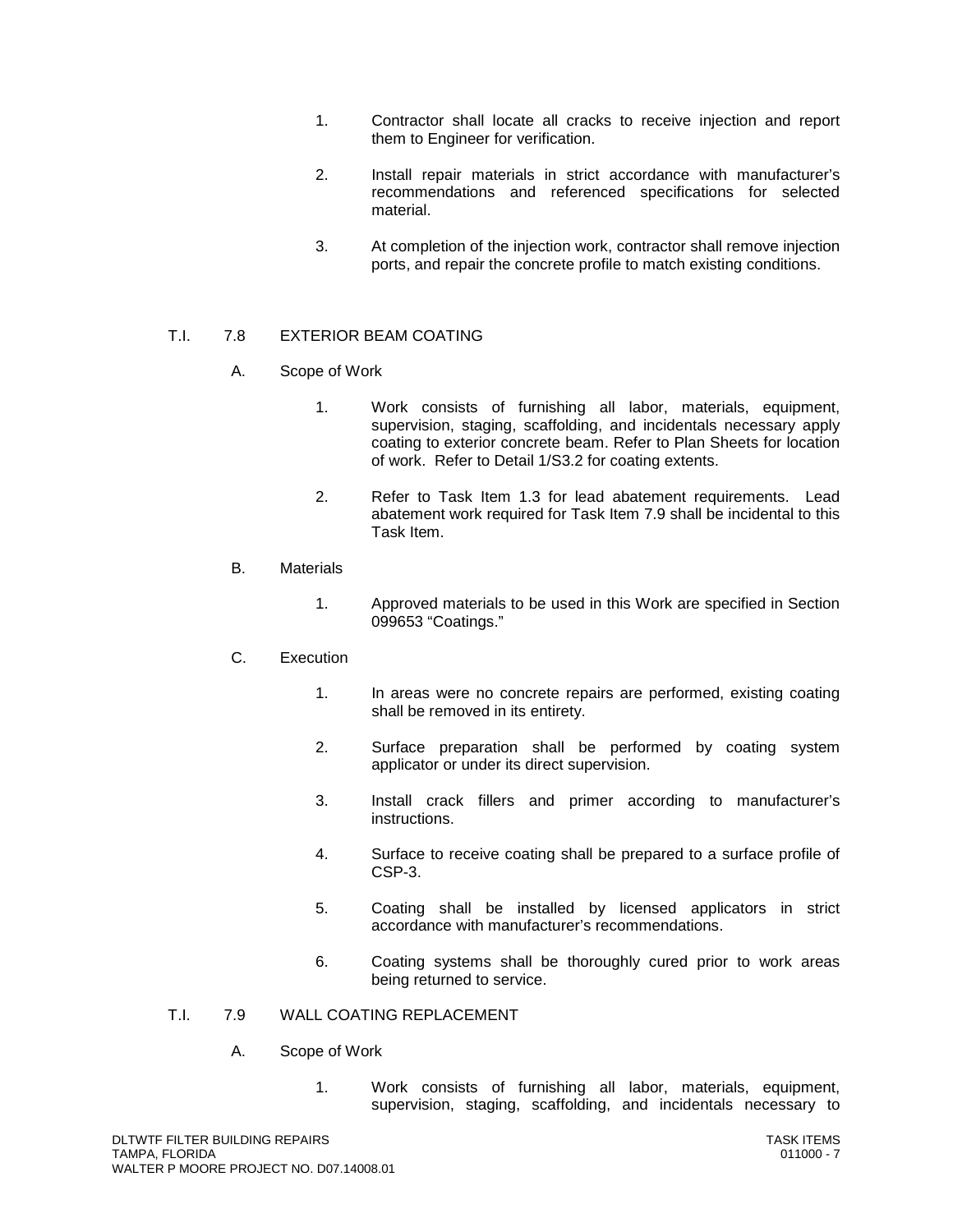remove existing coating on walls and ceiling and install new coating. Refer to Plan Sheets for location of work.

2. Refer to Task Item 1.3 for lead abatement requirements. Lead abatement work required for Task Item 7.9 shall be incidental to this Task Item.

#### B. Materials

1. Approved materials to be used in this Work are specified in Section 099653 "Coatings."

#### C. Execution

- 1. Remove existing coating on interior surface of walls and ceiling in area delineated on plans. Follow lead abatement requirements per Task Item 1.3.
- 2. Surface preparation shall be performed by coating system applicator or under its direct supervision.
- 3. Perform plaster repairs per Task Item 8.6. Where plaster is replaced, new plaster shall be properly cured before installation of new coating.
- 4. Install crack fillers and primer according to manufacturer's instructions.
- 5. Surface to receive coating shall be prepared to a surface profile of CSP-3.
- 6. Coating shall be installed by licensed applicators in strict accordance with manufacturer's recommendations.
- 7. Coating systems shall be thoroughly cured prior to work areas being returned to service.

#### T.I. 8.6 PLASTER REPAIR

#### A. Scope of Work

1. Work consists of furnishing all labor, materials, equipment, staging, formwork, supervision, and incidentals necessary to locate and remove damaged and unsound plaster from wall surface, prepare cavities and install repair materials to restore plaster finish surface to original condition and appearance.

#### B. Materials

- 1. Material for repair areas shall be as specified in Section 092200 "Portland Cement Plaster."
- C. Execution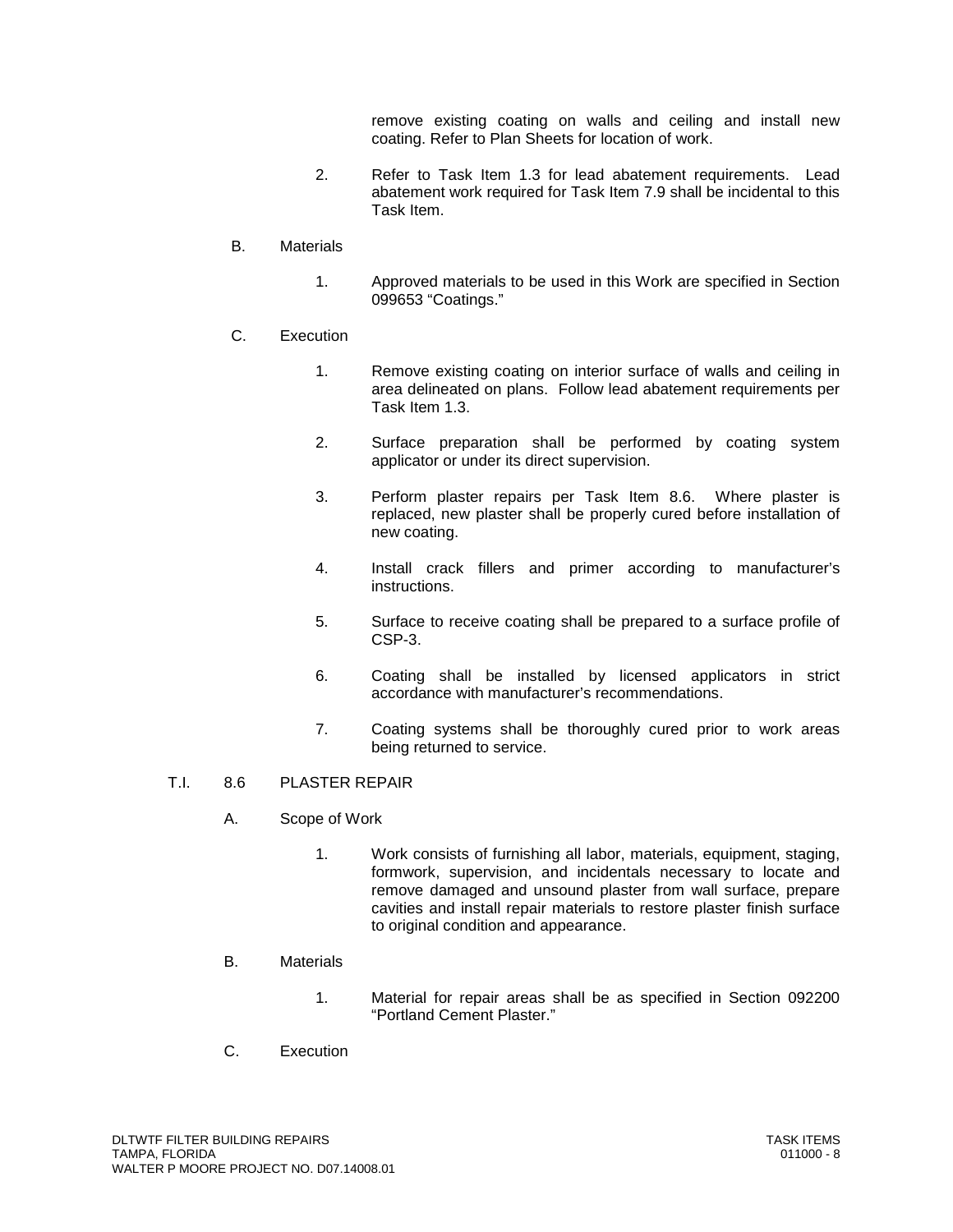- 1. Contractor shall locate and mark all work areas. Marking will be done with methods approved by Engineer and Client. Contractor shall identify all critical repair work areas before starting the work.
- 2. Remove existing plaster with an appropriate tool. Removal of sound but delaminated plaster may require cutting with a saw or diamond grinder.
- 3. Cut each overlay layer back further than the preceding one to allow patching in layers. The base coat will be the smallest area and the finish coat will be the largest area to be patched.
- 4. Refer to Section 092200 "Portland Cement Plaster" for additional requirements including curing and protection.

#### T.I. 10.1 CAST STONE RESTORATION

- A. Scope of Work
	- 1. Work consists of furnishing all labor, materials, equipment, staging, supervision, and incidentals necessary for restoration and repairs specified for the decorative cast stone entryway.

#### B. Materials

1. Materials as specified in Section 047210 "Cast Stone Restoration and Cleaning" and Section 047200 "Architectural Cast Stone".

#### C. Execution

- 1. Contractor shall field verify all dimensions and conditions prior to starting cast stone restoration work.
- 2. Cast stone units appear to be bearing masonry. Shore all cast stone prior to removing jamb units for replacement.
- 3. Pin cast stone units in place as directed by project drawings.
- 4. Patch spalls and surface losses.
- 5. Remove damaged cast stone jamb units and prepare backup masonry to receive new units.
- 6. Install new cast stone units as directed.
- 7. Repoint all joints between cast stone units. Where sealant exists, remove and replace sealant joints.
- 8. Allow patching compounds, mortar, and grout to cure.
- 9. Apply coating to new cast stone units and repairs.

#### END OF SECTION 011000